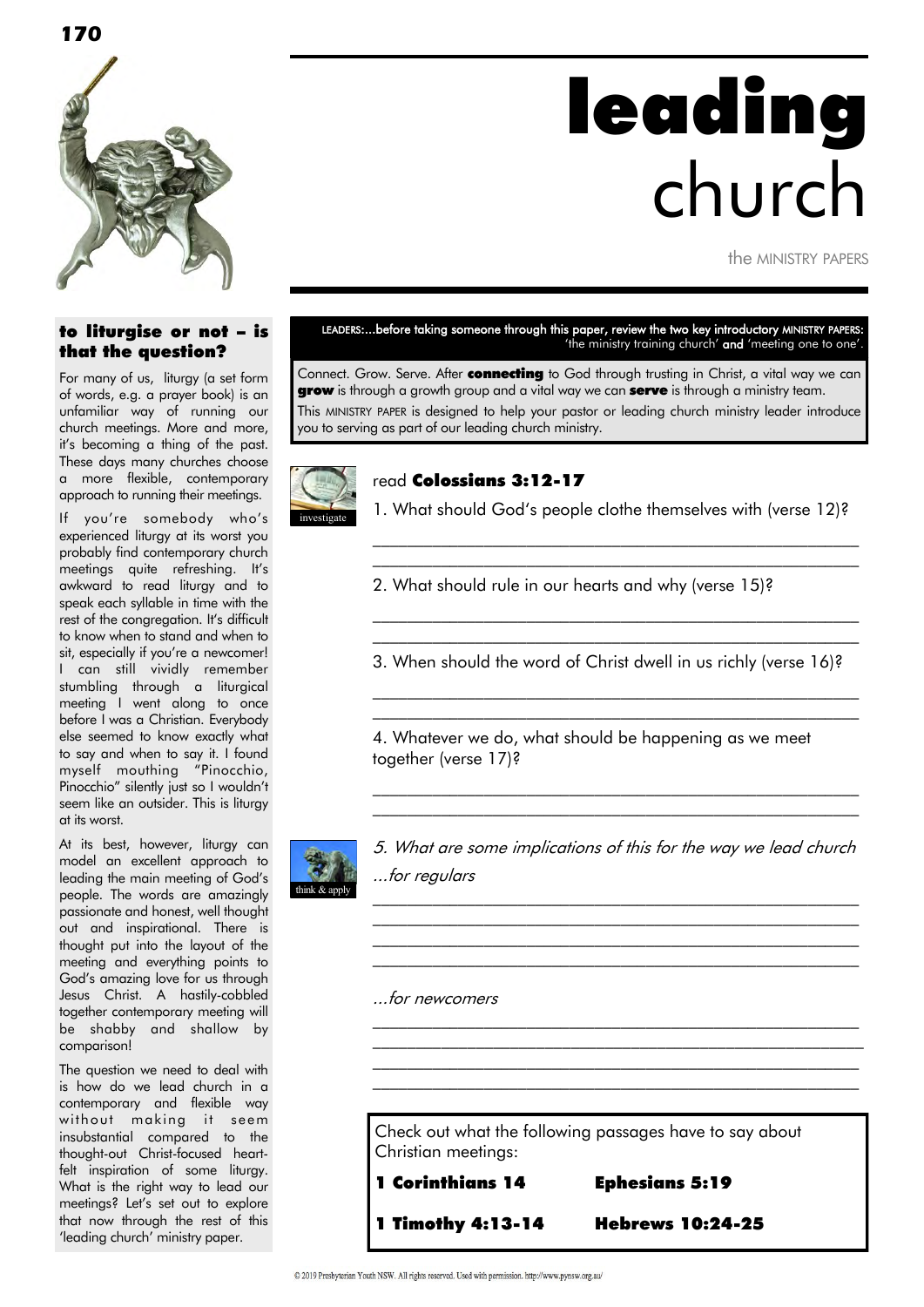# the service leader role

Your role is to lead God"s people through a process as we:

**prepare** to hear God in his Word

**hear** God in his Word

respond to God in his Word

# start from the end

How should we respond to this part of God"s Word? Remember this is what we want: God's Word to dwell in us richly. If we're leading people to respond we need to know how to respond ourselves. You need to be clear about this before you plan the service. Therefore, effective leading requires effective communication between you and the person preaching. You need to be clear about the **big idea**... Don't start planning until you are.

# what's the big idea?

There's a well argued case that most people are only really capable of walking away from a sermon carrying one central theme. If the preacher doesn"t give one, then the listener will make one up for themselves. No matter how hard the preacher might try to get five separate points across in a talk, generally when asked what the talk was about, a member of the congregation will convey the single concept they took out of the talk.

At church we try to cater for the listener by preparing messages that convey one big biblical concept or one Big Idea, that will be clear and challenging to all who listen. To take it even further still, not just the sermon but the entire church service should be shaped around expressing that biblical concept, to try and ensure the seed of God"s word is firmly implanted in the heart of the listener. This means:

the **preacher**: needs to convey the big idea to everyone involved in the service

the leader: needs to point towards the big idea with everything they say

the **musicians**: need to be playing songs that convey the biblical concept being taught

the **singers**: need to sing the words meaningfully, modeling understanding of the big idea

the **sound person**: needs to ensure the message is audibly delivered to the congregation

the **prayer**: should be in response to the concept God's word is teaching

Communication between all involved, therefore, will be vital. All of this going well, through the work of the Holy Spirit, the seed of God"s living word will be sown in the hearts of the congregation!!

### the 'worship' word

Our Sunday meeting is not the be-all and end-all of church (although it is an important platform for the life of our church). It's the same with 'worship'. While our worship of God should be modeled in our church meetings, it is not our definitive worship. True worship involves submitting all of our life to the Lord Jesus. So overly referring to our church meeting as "worship" can be unhelpful. It fuels the wrong idea that worship stops at the end of the last song!



#### a normal service

Think for a minute about the shape of a standard service. There are many things we might include in a service but there needs to be an overall shape. The whole needs to be greater than the sum of the parts. Shape will be best achieved when there is a logic or a flow of preparing to hear, hearing, and responding to God"s Word...

| morning/arvo church     |    |
|-------------------------|----|
| songs & prayer          |    |
| welcome & announcements |    |
| song                    |    |
| key verse               |    |
| kids talk               |    |
| kids song & collection  |    |
| break                   |    |
| song                    |    |
| bible reading           | ទី |
| bible talk              |    |
| prayer                  |    |
| song                    |    |
| food and home           |    |
|                         |    |
| night church            |    |
| songs & prayer          |    |
| set-up piece            |    |
| welcome & announcements |    |
| song                    |    |
| key verse               |    |
| song & collection       |    |
| bible reading           |    |
| bible talk              |    |
| prayer                  |    |
| song                    |    |
| question time           |    |
| song                    |    |
| food and home           |    |

The service might vary a little from week to week. But work hard at keeping the overall shape intact. One different thing can keep things fresh and interesting, but more might be distracting.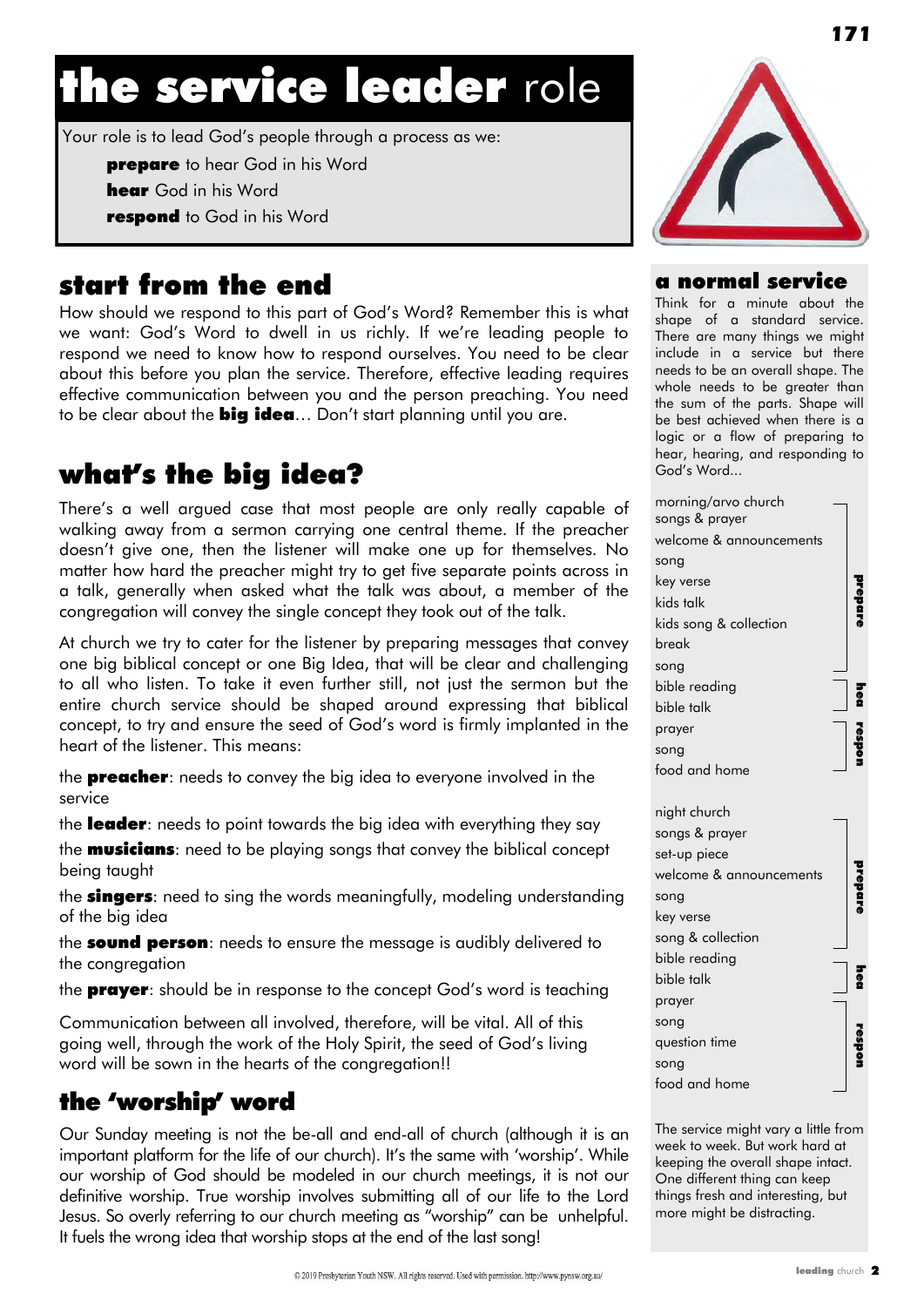

#### what on earth is going on here?

This is the last question we want people asking. Right from the moment our meeting starts to the moment it finishes people need to be clear what"s happening and what might be expected of them. Something as simple as knowing why we pray or in-house acronyms are things we take for granted.

Apart from being confused by the things we do, people can also be confused by the things we say. Don"t say something unless you think your non-believing friend would understand it. Words like 'sanctification", "justification" and even "sin" don"t circulate in regular day to day conversation.

If people are confused or intimidated in the 'preparing' phase of church, the chance of getting the message of God"s Word across to them in the 'hearing' phase is substantially reduced.

The service leader leads people. People know what's going on because the service leader has made it clear to them.

#### keep the beat…



Try to keep things flowing throughout the service. We are trying to convey one big idea, not just a series of small ideas. So it's important to keep everything connected.

Maybe it"s helpful to think of this as pace and flow. It doesn't take long to get distracted. So try to keep the opportunities for distraction limited.

This means being thorough in your own preparation. It also means thoroughly briefing everyone who's involved, whatever their role. Everyone needs to know what"s happening when, e.g. the bible reader knowing to come up to the lectern during the last verse of a song, ready to go.

# putting it all together

You are clear on what it should look like when God's people meet together. You are clear on your role as a service leader. And you are clear on the concept from God's Word that you are trying to communicate. Now it's time to put it all together. You should end up with something that will help you to lead the congregation in giving thanks to God.

#### starting the meeting

it's important to get everybody's attention here. Until now people have probably been milling around and chatting. What we say at the start of the meeting should let everybody know exactly why we are meeting together.

#### introducing the songs

the songs should point to the big idea being taught from God's Word. Ask people to stand as we sing and let them know how the song points to the big idea. For example 'we're going to sing a song now that reminds us how Jesus humbled himself for us...'. A prayer between songs can pick up on language in the songs and relate it to the big idea.

#### the welcome

it's polite to welcome everyone especially newcomers. It's a bit like when someone comes into your house. You want them to feel comfortable. Let them know there"s creche available during the service, that there are refreshments available, etc. Make them feel welcome. Take the opportunity to tell people what we're learning today from God's Word.

#### the connect card

during the break or after church the welcoming team will be coming around with connect cards. We should clearly announce this to people. We also need to tell people why we want their details – it"s not to sell them over the internet! We want to stay in touch with people. As a church, relationships are our focus.

#### the announcements

should be concise and effective. The announcements can easily become like ad breaks on TV – people just change channels. We need to work hard at communicating these in a clear and engaging way. Let people know at the end of the announcements that there"s more info in the service sheet.

#### the prayer

introduce the person praying and the prayer. Be careful to avoid language such as "Sue is now going to pray for us", as if she is praying on our behalf. Rather, she is leading us as we all talk to God.

#### the collection

regulars need to know when to get their money ready. Newcomers need to know why the collection is taking place and that they aren"t expected to give money. This will help people feel more comfortable.

#### the setup piece/kids talk

require a lot of preparation and should clearly set up the big idea. See the set up piece ministry paper for more info.

#### after the talk

less is best. The preacher puts a lot of work into leaving the congregation with a clear message – don"t undo his good work.

#### as we head out

remind people of the need to respond to God"s Word. A prayer, key verse or simply restating the main challenge can be helpful ways of doing this. It can be helpful to leave people with a question to discuss over coffee. Make sure they know what to do or where to go next (eg morning tea/supper).